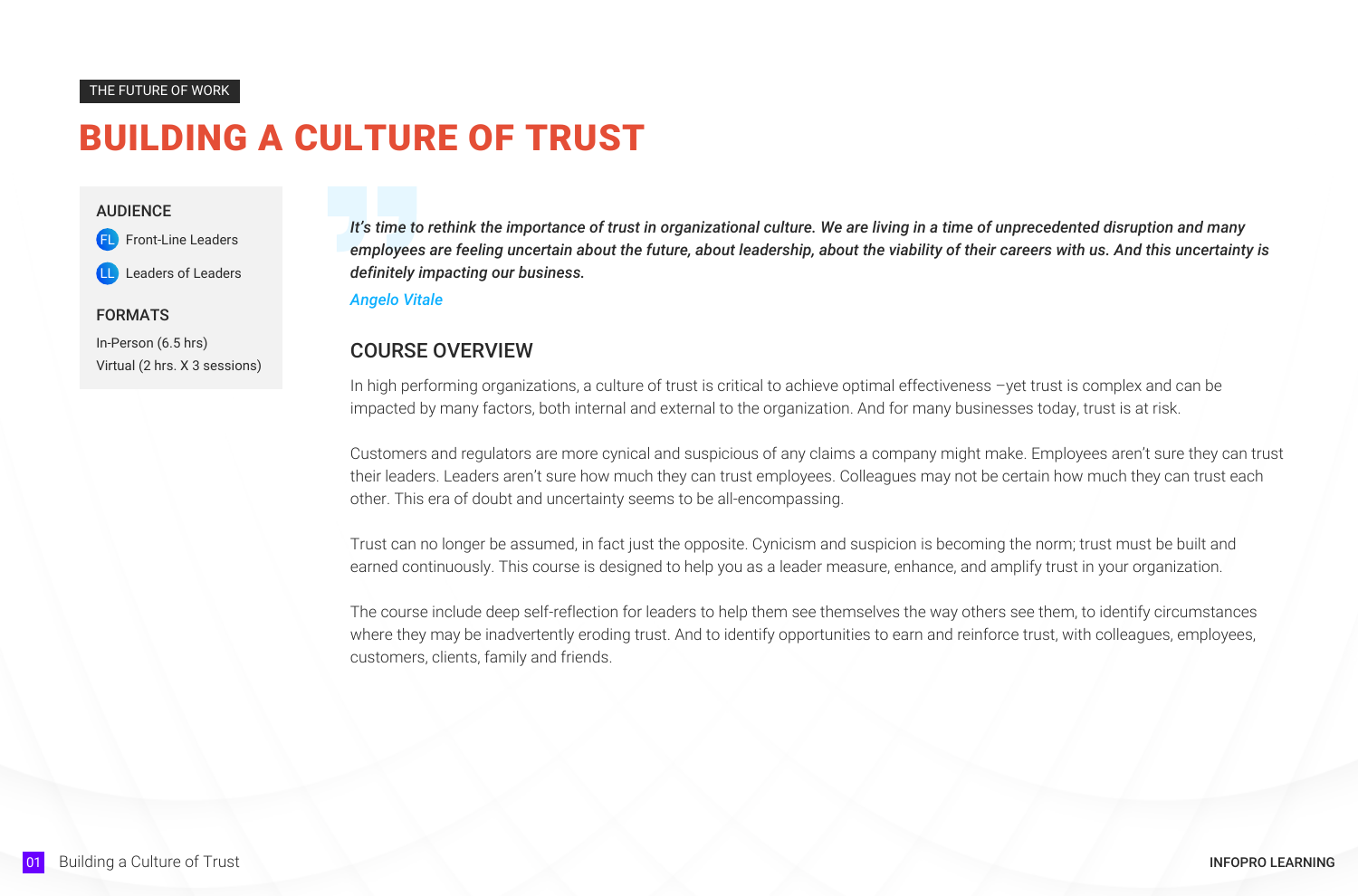## ORGANIZATIONAL TRUST MODEL

# BUSINESS IMPACT

importance of leading by example through authentic and resilient leadership.

- 1 Participants learn the critical role that 1 2 Participants learn the critical trust plays in our society, business environment and our internal organizational culture.
- **3** Participants learn how to assess the **19 Canadian Addam** Participants learn how enhanced level of trust throughout their organization, how to determine root causes and contributors.
- Participants learn six strategies for <sup>5</sup> Participants develop new leading others through uncertainty and significant change, and how to build trust in the process.



trust with all stakeholders can have a tangible impact on bottom line business results.

4

approaches for earning and continuously enhancing trust with all organizational stakeholders.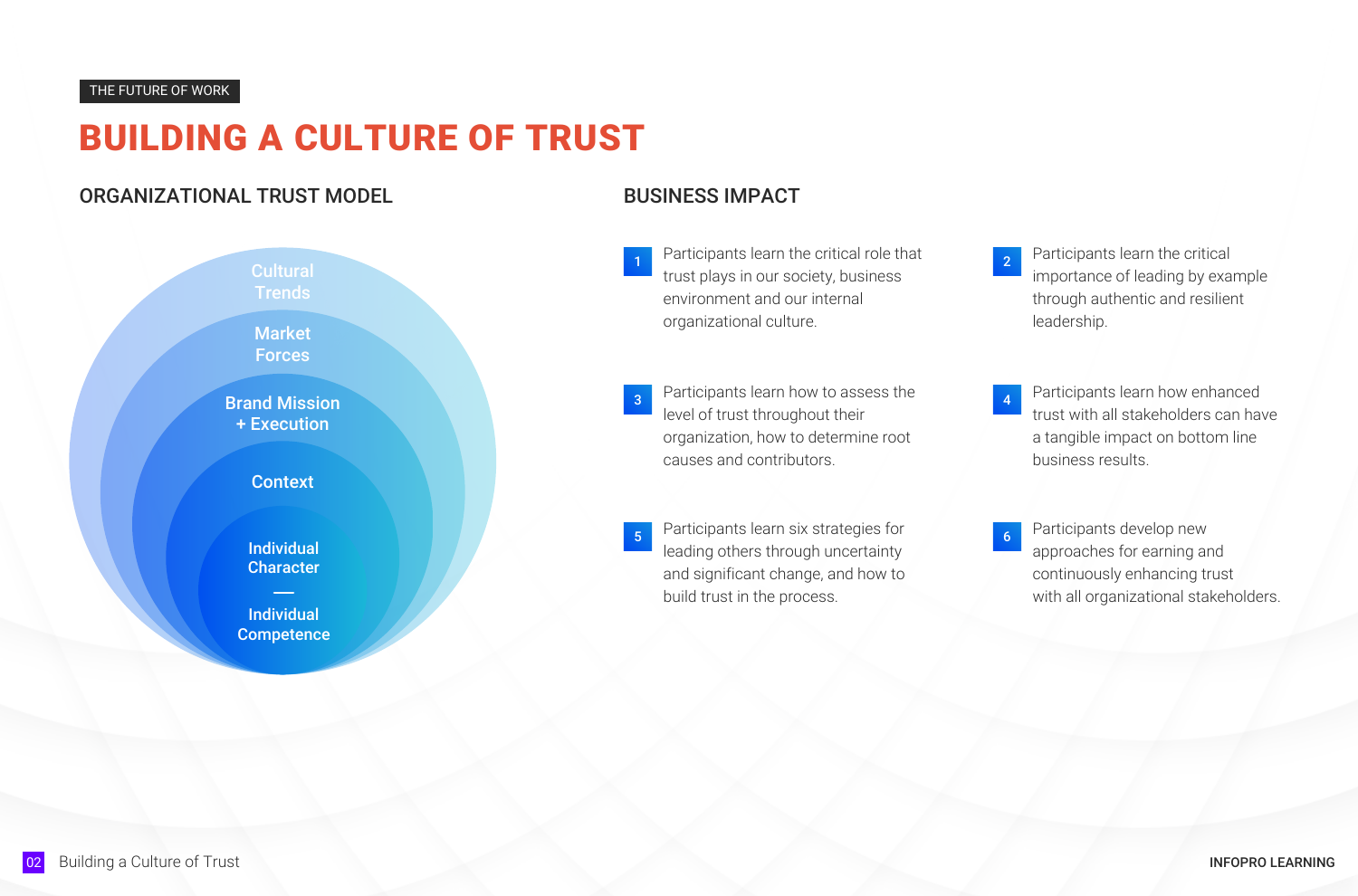# LEARNING JOURNEY

- Self-paced reading (approx. 6 minutes)
- Reflection exercise

- How cultural trends and market forces impact trust and business results.
- How interpersonal connections are eroded.
- How brand mission is impacted
- The role of leadership values and competence

**•** Brief video, internal leaders sharing their perspective on importance of organizational trust



### Pre-Learning  $\left( \rho_{\beta\beta} \right)$  Series of 3 Virtual Workshops

- Tangible indicators of organizational trust
- **•** Formal trust assessment tools and systems
- **•** Informal trust assessment methods and approaches
- How to communicate the results of a "trust audit."

Optional Enhancement



- **•** Trust-enhancing leadership communication
- How adversity can enhance trust (or kill it)
- 6 strategies for leading through uncertain times
- Case study: Tangible business impact of building organizational trust

### Organizational Trust (or Lack Thereof) is Pervasive

#### Virtual Session 1

#### Organizational Trust Can be Measured and Tracked

Virtual Session 2

### Organizational Trust Can be Earned and Enhanced

### Virtual Session 3

Intersession Activity

Activity

Intersession

Intersession Activity

Intersession Activity